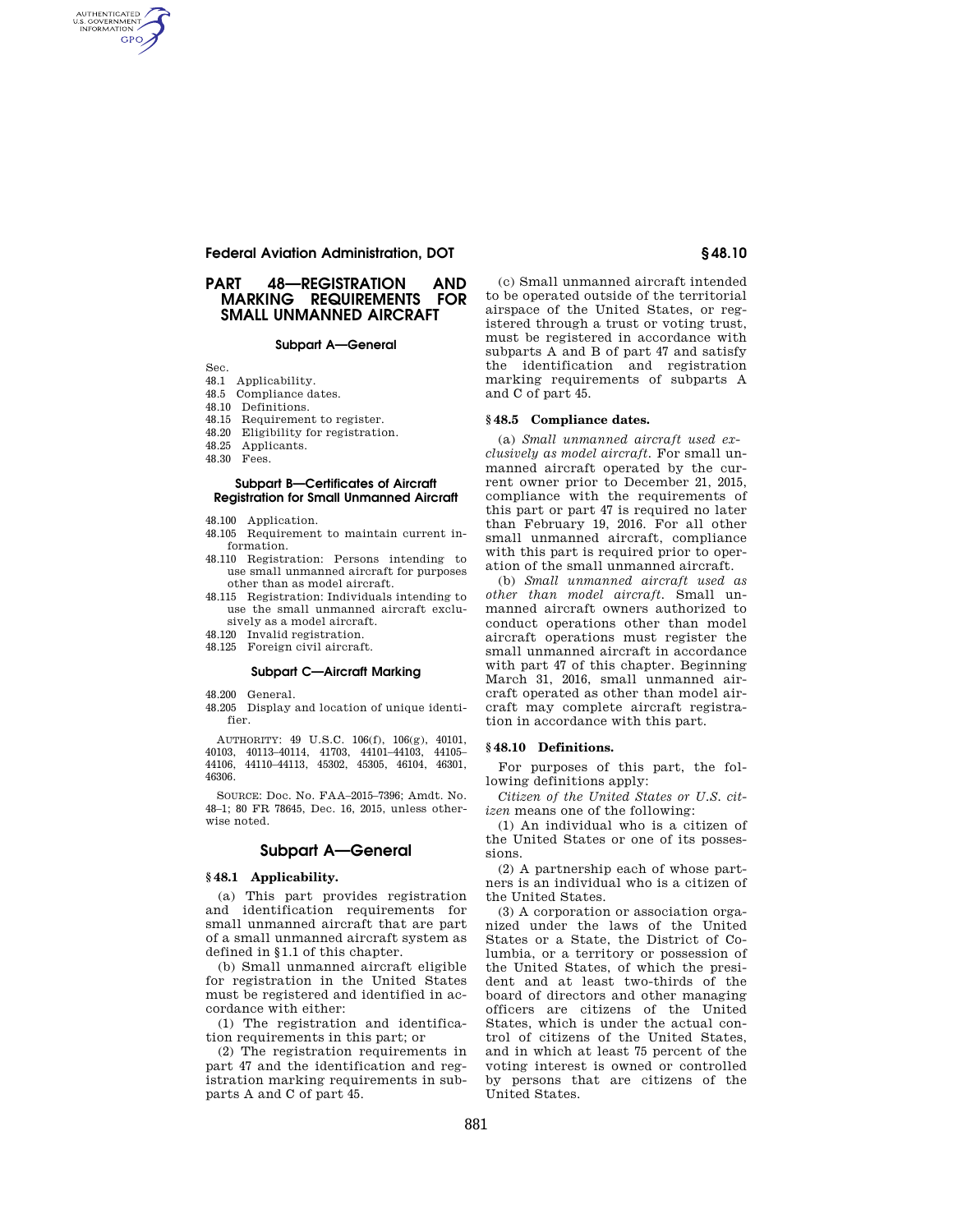*Registry* means the FAA, Civil Aviation Registry, Aircraft Registration Branch.

*Resident alien* means an individual citizen of a foreign country lawfully admitted for permanent residence in the United States as an immigrant in conformity with the regulations of the Department of Homeland Security (8 CFR Chapter 1).

## **§ 48.15 Requirement to register.**

No person may operate a small unmanned aircraft that is eligible for registration under 49 U.S.C. 44101–44103 unless one of the following criteria has been satisfied:

(a) The owner has registered and marked the aircraft in accordance with this part;

(b) The aircraft weighs 0.55 pounds or less on takeoff, including everything that is on board or otherwise attached to the aircraft; or

(c) The aircraft is an aircraft of the Armed Forces of the United States.

#### **§ 48.20 Eligibility for registration.**

A small unmanned aircraft may be registered under 49 U.S.C. 44103 and under this part only when the aircraft is not registered under the laws of a foreign country and is—

(a) Owned by a U.S. citizen;

(b) Owned by an individual citizen of a foreign country lawfully admitted for permanent residence in the United States;

(c) Owned by a corporation not a citizen of the United States when the corporation is organized and doing business under the laws of the United States or a State within the United States, and the aircraft is based and primarily used in the United States; or (d) An aircraft of—

State, territory, or possession.

(1) The United States Government; or (2) A State, the District of Columbia, a territory or possession of the United States, or a political subdivision of a

#### **§ 48.25 Applicants.**

(a) To register a small unmanned aircraft in the United States under this part, a person must provide the information required by §48.100 to the Registry in the form and manner prescribed by the Administrator. Upon

# **§ 48.15 14 CFR Ch. I (1–1–21 Edition)**

submission of this information, the FAA issues a Certificate of Aircraft Registration to that person.

(b) A small unmanned aircraft must be registered by its owner using the legal name of its owner, unless the owner is less than 13 years of age. If the owner is less than 13 years of age, then the small unmanned aircraft must be registered by a person who is at least 13 years of age.

(c) In accordance with 49 U.S.C. 44103(c), registration is not evidence of aircraft ownership in any proceeding in which ownership of an unmanned aircraft by a particular person is in issue.

(d) In this part, ''owner'' includes a buyer in possession, a bailee, a lessee of a small unmanned aircraft under a contract of conditional sale, and the assignee of that person.

# **§ 48.30 Fees.**

(a) The fee for issuing or renewing a Certificate of Aircraft Registration for aircraft registered in accordance with §48.100(a) is \$5.00 per aircraft.

(b) The fee for issuing or renewing a Certificate of Aircraft Registration for aircraft registered in accordance with §48.100(b) is \$5.00 per certificate.

(c) Each application for and renewal of a Certificate of Aircraft Registration must be accompanied by the fee described in paragraphs (a) and (b), as applicable, paid to the Federal Aviation Administration through the webbased aircraft registration system, or in another manner if prescribed by the Administrator.

## **Subpart B—Certificates of Aircraft Registration for Small Unmanned Aircraft**

## **§ 48.100 Application.**

(a) *Required information: Persons intending to use the small unmanned aircraft as other than a model aircraft.* Each applicant for a Certificate of Aircraft Registration issued under this part must submit all of the following information to the Registry:

(1) Applicant name and, for an applicant other than an individual, the name of the authorized representative applying for a Certificate of Aircraft Registration.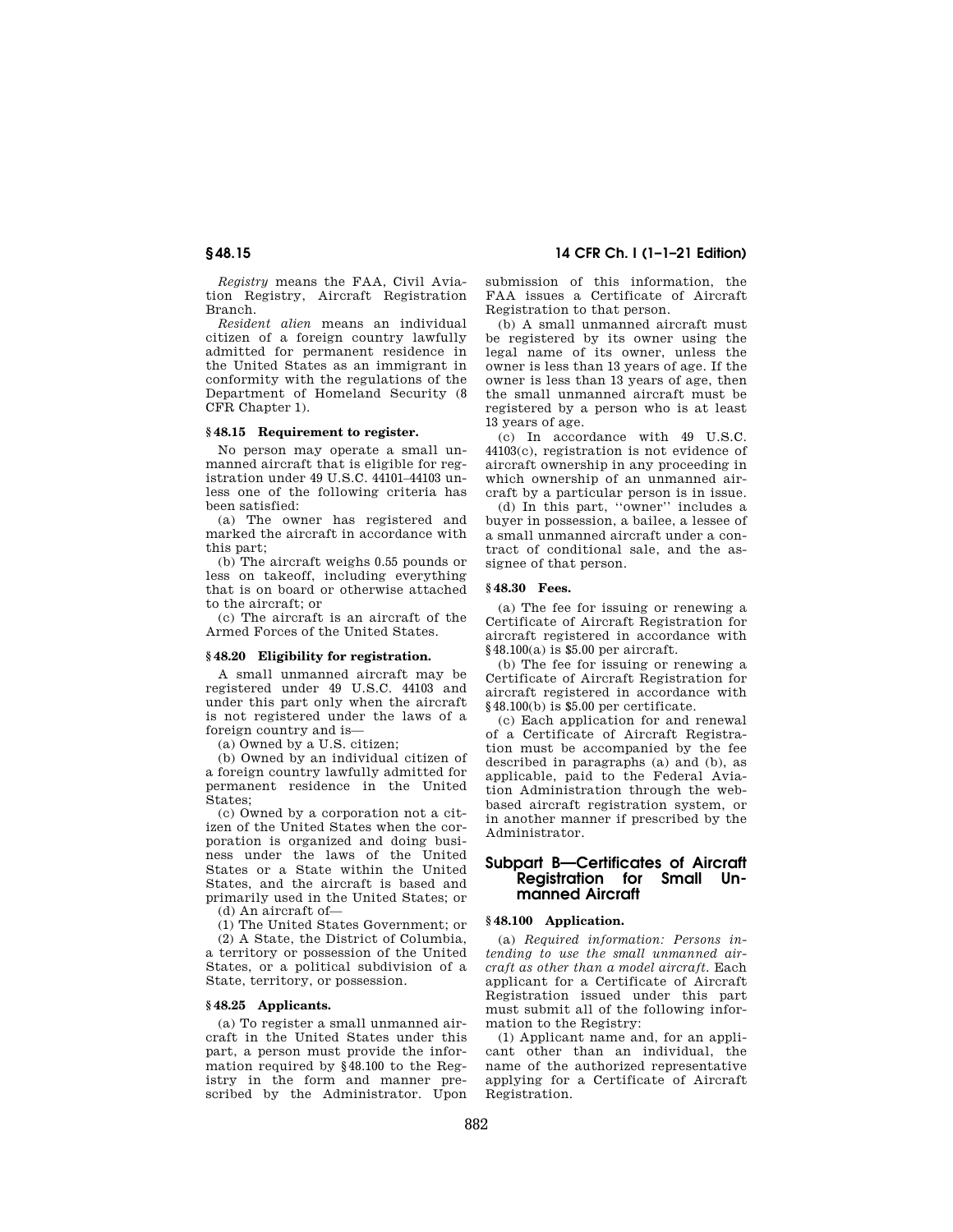## **Federal Aviation Administration, DOT § 48.110**

(2) Applicant's physical address and, for an applicant other than an individual, the physical address for the authorized representative. If the applicant or authorized representative does not receive mail at their physical address, a mailing address must also be provided.

(3) Applicant's email address or, for applicants other than individuals, the email address of the authorized representative.

(4) The aircraft manufacturer and model name.

(5) The aircraft serial number, if available.

(6) Other information as required by the Administrator.

(b) *Required information: Individuals intending to use the small unmanned aircraft exclusively as a model aircraft.* Each applicant for a Certificate of Aircraft Registration issued under this part must submit all of the following information to the Registry:

(1) Applicant name.

(2) Applicant's physical address and if the applicant does not receive mail at their physical address, a mailing address must also be provided.

(3) Applicant's email address.

(4) Other information as required by the Administrator.

(c) *Provision of information.* The information identified in paragraphs (a) and (b) of this section must be submitted to the Registry through the Web-based small unmanned aircraft registration system in a form and manner prescribed by the Administrator.

(d) *Issuance of Certificate of Aircraft registration.* The FAA will issue a Certificate of Aircraft Registration upon completion of the application requirements provided in paragraph (a) or (b) of this section as applicable.

#### **§ 48.105 Requirement to maintain current information.**

(a) The holder of a Certificate of Aircraft Registration must ensure that the information provided under §48.100 remains accurate.

(b) The holder of a Certificate of Aircraft Registration must update the information using the web-based small unmanned aircraft registration system within 14 calendar days of the following:

(1) A change in the information provided under §48.100.

(2) When aircraft registration requires cancellation for any reason including sale or transfer, destruction, or export.

#### **§ 48.110 Registration: Persons intending to use small unmanned aircraft for purposes other than as model aircraft.**

(a) *Certificate of Aircraft Registration.*  A Certificate of Aircraft Registration issued in accordance with §48.100 for aircraft used for purposes other than as model aircraft constitutes registration only for the small unmanned aircraft identified on the application.

(b) *Effective date of registration.* An aircraft is registered when the applicant receives a Certificate of Aircraft Registration for the specific aircraft. The effective date of registration is shown by the date of issue on the Certificate of Aircraft Registration issued for the aircraft.

(c) *Registration renewal.* A Certificate of Aircraft registration issued under this part expires 3 years after the date of issue unless it is renewed.

(1) The holder of a Certificate of Aircraft Registration must renew the Certificate by verifying, in a form and manner prescribed by the Administrator, that the information provided in accordance with §48.100 of this subpart is accurate and if it is not, provide updated information. The verification may take place at any time within the six months preceding the month in which the Certificate of Aircraft registration expires.

(2) A certificate issued under this paragraph expires three years from the expiration date of the previous certificate.

(d) *Other events affecting effectiveness of Certificate.* Each Certificate of Aircraft Registration issued by the FAA under this subpart is effective, unless registration has ended by reason of having been revoked, canceled, expired, or the ownership is transferred, until the date upon which one of the following events occurs:

(1) Subject to the Convention on the International Recognition of Rights in Aircraft when applicable, the aircraft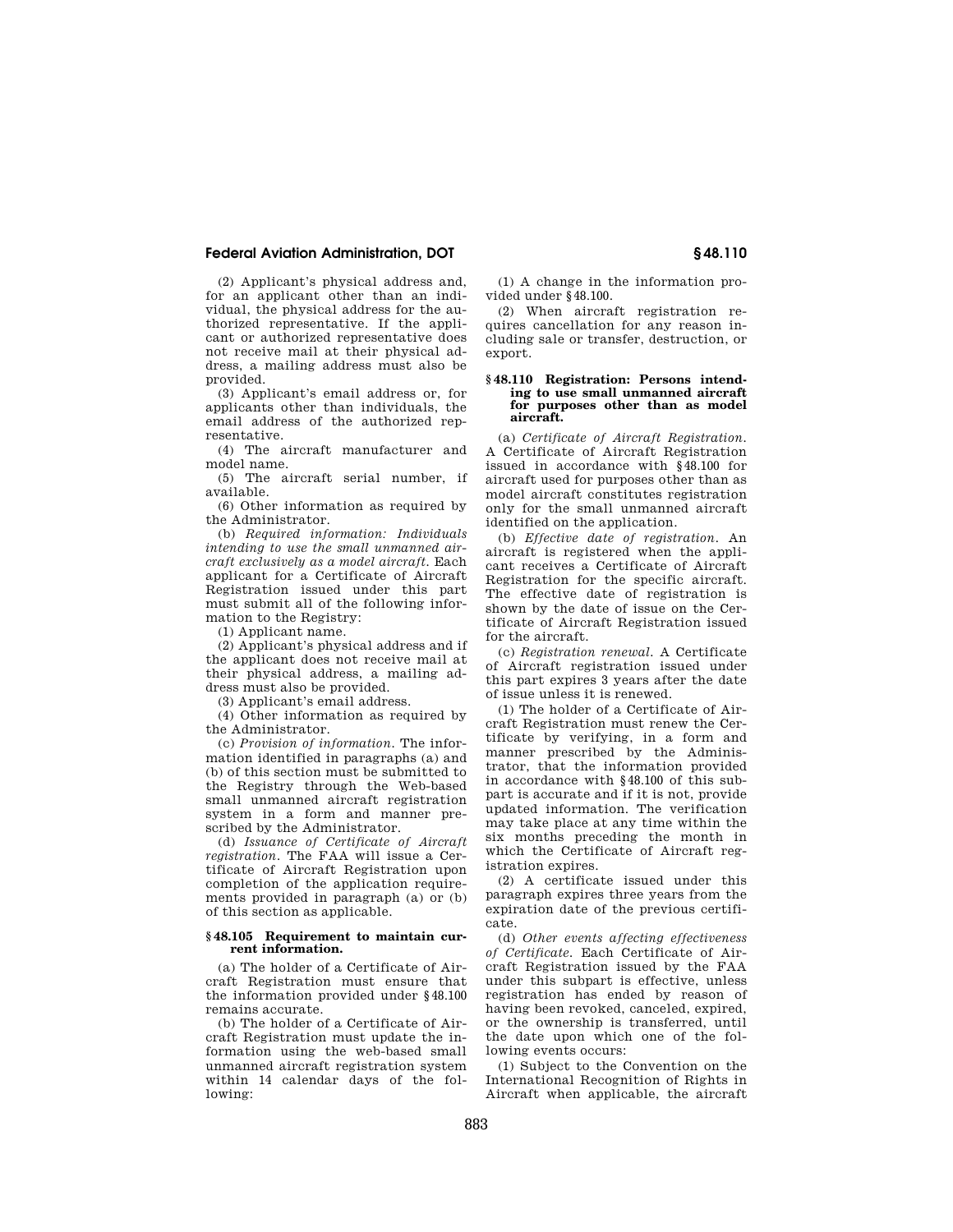is registered under the laws of a foreign country.

(2) The small unmanned aircraft is totally destroyed or scrapped.

(3) The holder of the Certificate of Aircraft Registration loses U.S. citizenship.

(4) Thirty days have elapsed since the death of the holder of the Certificate of Aircraft Registration.

(5) The owner, if an individual who is not a citizen of the United States, loses status as a resident alien, unless that person becomes a citizen of the United States at the same time.

(6) The owner is a corporation other than a corporation which is a citizen of the United States and one of the following events occurs:

(i) The corporation ceases to be lawfully organized and doing business under the laws of the United States or any State thereof; or

(ii) The aircraft was not operated exclusively within the United States during the period of registration under this part.

#### **§ 48.115 Registration: Individuals intending to use small unmanned aircraft exclusively as a model aircraft.**

(a) *Certificate of Aircraft Registration:*  A Certificate of Aircraft Registration issued in accordance with §48.100 for small unmanned aircraft used exclusively as model aircraft constitutes registration for all small unmanned aircraft used exclusively as model aircraft owned by the individual identified on the application.

(b) *Effective date of registration.* An aircraft is registered when the applicant receives a Certificate of Aircraft Registration. The effective date of registration is shown by the date of issue on the Certificate of Aircraft Registration issued under this part.

(c) *Registration renewal.* A Certificate of Aircraft registration issued under this part expires 3 years after the date of issue unless it is renewed.

(1) The holder of a Certificate of Aircraft Registration must renew the Certificate by verifying, in a form and manner prescribed by the Administrator, that the information provided in accordance with §48.100(b) and (c) of this part is accurate and if it is not, provide updated information. The

**§ 48.115 14 CFR Ch. I (1–1–21 Edition)** 

verification may take place at any time within the six months preceding the month in which the Certificate of Aircraft registration expires.

(2) A certificate issued under this paragraph expires three years from the expiration date of the previous certificate.

(d) *Other events affecting effectiveness of Certificate.* Each Certificate of Aircraft Registration issued by the FAA under this part is effective, unless registration has ended by reason of having been revoked, canceled or expired, or until the date upon which one of the following events occurs:

(1) The holder of the Certificate of Aircraft Registration loses U.S. citizenship.

(2) Thirty days have elapsed since the death of the holder of the Certificate of Aircraft Registration.

(3) The owner, if an individual who is not a citizen of the United States, loses status as a resident alien, unless that person becomes a citizen of the United States at the same time.

#### **§ 48.120 Invalid registration.**

The registration of a small unmanned aircraft is invalid if, at the time it is made—

(a) The aircraft is registered in a foreign country;

(b) The applicant is not the owner, except when the applicant registers on behalf of an owner who is under 13 years of age;

(c) The applicant is not eligible to submit an application under this part; or

(d) The interest of the applicant in the aircraft was created by a transaction that was not entered into in good faith, but rather was made to avoid (with or without the owner's knowledge) compliance with 49 U.S.C. 44101–44103.

#### **§ 48.125 Foreign civil aircraft.**

Except for corporations eligible to register under §48.20(c), the FAA will issue a recognition of ownership to persons required to comply with the provisions of this part pursuant to an authorization to operate issued under part 375 of this title. The recognition of ownership does not have the effect of U.S. aircraft registration.